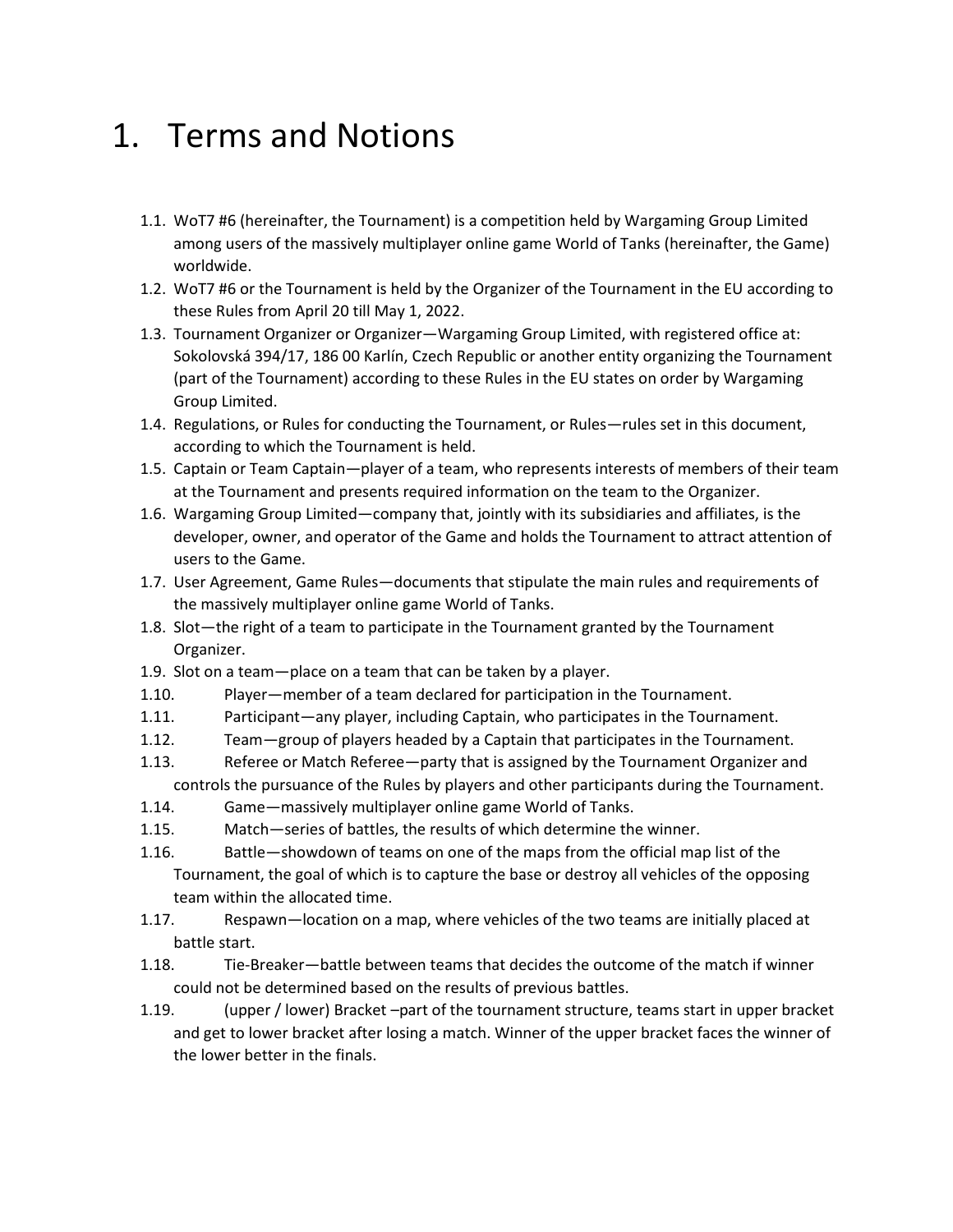### 2. Changes to the Rules

- 2.1. Organizer has the right to change these Rules in the future at own discretion. In case of controversies, any additions and/or changes to these Rules will have prevalence over these Rules.
- 2.2. If you continue your participation in the Tournament after changes to these Rules, you assume the obligation to follow the changes made to the Rules, and any such changes are effective and apply to your participation in the Tournament since the start day of the Tournament.

#### 3. Requirements to teams

- 3.1. By participating in the Tournament, each player confirms that they accept the conditions of these Rules, completely agree with them and acknowledges that they will comply with these Rules throughout the whole Tournament. If a player disagrees with the Rules or any changes thereto, such player must discontinue their participation in the Tournament.
- 3.2. The Tournament provides prizes to winners of the Tournament only on condition that they comply with the conditions stipulated in these Rules and the requirements stated in this item of the Rules.
- 3.3. A team must consist of at least 7 players of the main roster and up to 2 substitute players. The total number of main and substitute players should not exceed 9. A team consisting of fewer than 7 players is not allowed into the Tournament.
- 3.4. This is an EU exclusive event. The team must consist of at least 6 (7 or 8, if the team has replacements) players who live within a region that belongs to the EU realm. The following countries and territories are included:
- Aland Islands, Albania, Algeria, Andorra, Angola, Aruba, Austria, Bahrain, Belgium, Benin, Bosnia And Herzegovina, Botswana, Bulgaria, Burkina Faso, Burundi, Cameroon, Cape Verde, Central African Republic, Chad, Comoros, Congo, The Democratic Republic Of The Congo, Cote D'Ivoire, Croatia, Cyprus, Czech Republic, Denmark, Djibouti, Egypt, Equatorial Guinea, Eritrea, Estonia, Ethiopia, Faroe Islands, Finland, France, Gabon, Gambia, Germany, Ghana, Gibraltar, Greece, Greenland, Guernsey, Guinea, Guinea-Bissau, Hungary, Iceland, Islamic Republic Of Iran, Iraq, Ireland, Isle Of Man, Israel, Italy, Jersey, Jordan, Kenya, Kuwait, Latvia, Lebanon, Lesotho, Liberia, Libya, Liechtenstein, Lithuania, Luxembourg, Republic of North Macedonia, Madagascar, Malawi, Mali, Malta, Mauritania, Mauritius, Mayotte, Monaco, Montenegro, Morocco, Mozambique, Namibia, Netherlands, Niger, Nigeria, Norway, Oman, Palestine State Of, Poland, Portugal, Qatar, Reunion, Romania, Rwanda, Saint Helena Ascension And Tristan Da Cunha, San Marino, Sao Tome And Principe, Saudi Arabia, Senegal, Serbia, Seychelles, Sierra Leone, Slovakia, Slovenia, Somalia, South Africa, South Sudan, Spain, Sudan, Swaziland, Sweden, Switzerland, Syrian Arab Republic, United Republic Of Tanzania, Togo, Tunisia, Turkey, Uganda, United Arab Emirates, United Kingdom, Western Sahara, Yemen, Zambia, Zimbabwe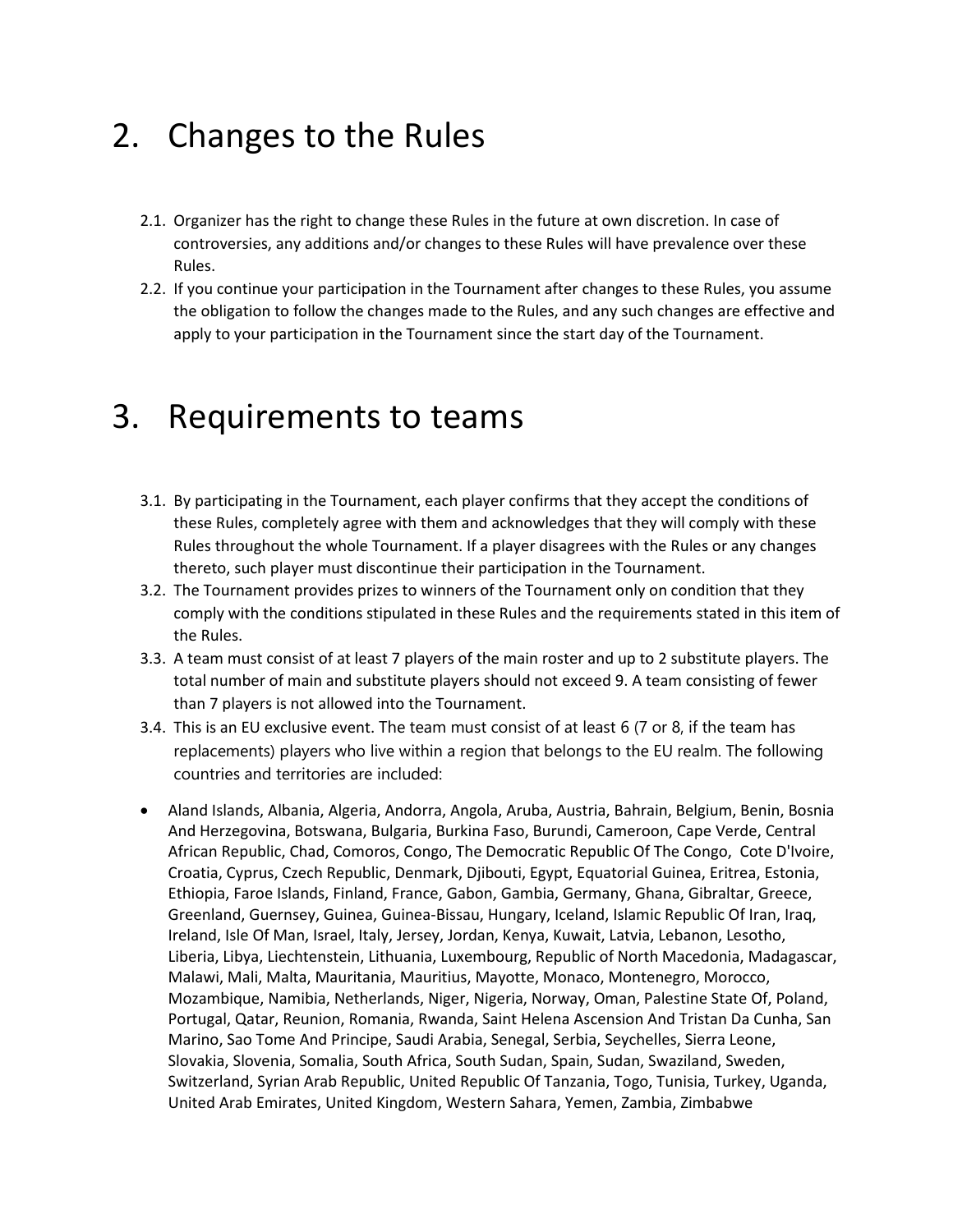#### **A maximum of 1 "Legionnaire" - living in areas outside the above listed places can be added to the team**.

- 3.5. One player may only be registered into a single team. Once the registration closes, players cannot change teams. One or more players violating this rule may result in rewards punishment per player or for the whole team depending on the severity of the rule breaking.
- 3.6. Teams coming from the qualifier / group stage can change up to 2 players to build their play-off stage roster. Those players must not have previously played in another team (in this tournament). Exception: Players can change teams after a non-successful participation in qualifier I to join another team in qualifier II.
- 3.7. Team name must conform to Game Rules.
- 3.8. Teams, the names of which violate game rules, may be denied participation in the tournament without notice.
- 3.9. Teams that proceed to the second stage of the Tournament must provide a team high quality logo to Tournament Organizers for broadcasting purposes. The logo size should be **at least 800 x 800 pixels**; alternatively, the logo can be provided in the vector format. Please ensure to not violate any copyrights.
- 3.10. The Organizer has the right to request additional information related to the Tournament. Team Captain assumes the obligation to provide requested information not later than the start of the second stage of the Tournament. Otherwise the Organizer is entitled to refuse the team any additional prizes, if such prizes are included in the prize pool of the Tournament.
- 3.11. Sharing accounts is forbidden by the tournament rules. Any participant found sharing accounts (giving their own or using someone else's) will be disqualified. Based on severity, a player or the whole team may be excluded from the tournament.

#### 4. Registration

- 4.1. Registration is open to everyone. Also, see 3.4.
- 4.2. Team size is 7 members + 2 reserves.
- 4.3. Roster and name of the teams that are accepted for participation in the Tournament remain unchanged throughout the whole competition.

All teams must fulfil requirements mentioned in section 3.

### 5. Prize Pool of the Tournament

5.1. Prize pool is as follows:

```
In-game*:
```
1 st Place – 250 000 Gold + 50 000 Bonds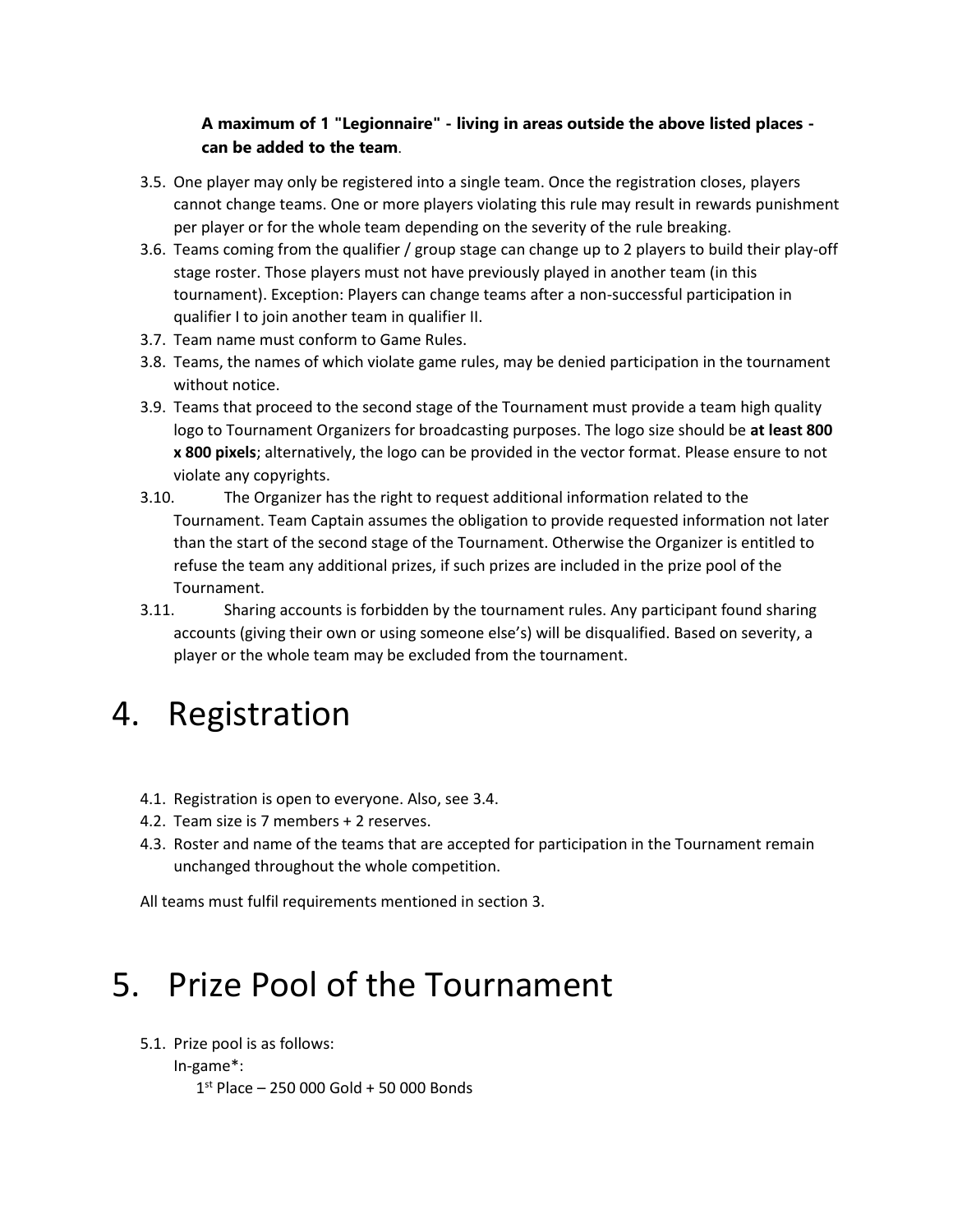nd Place – 125 000 Gold + 40 000 Bonds rd Place – 100 000 Gold + 25 000 Bonds th Place – 75 000 Gold + 25 000 Bonds 5<sup>th</sup> / 6<sup>th</sup> Place – 50 000 Gold + 15 000 Bonds th -8 th Place – 25 000 Gold + 9 000 Bonds

Others\*\*:

1<sup>st</sup> Place − 2000€

2<sup>nd</sup> Place – 1000€

\* It is on the team's leadership to decide about how to split the gold and bonds.

\*\* The prize money will be distributed equally between all 7 players of the main team, on request of the captain, reserve players can be included in the prize money distribution. The money will be sent via Bank Account Transfer or PayPal payment. The money can be sent in different in different currencies than euro, Wargaming will cover the transfer fee but not for changes in the prize money due to different currency of the recipient.

### 6. Tournament Structure

#### 6.1. The Tournament is held in three stages:

- Qualification round,
- Group Stage,
- Playoff stage.
- 6.2. Tournament days
	- April  $19 -$ Qualifier I; 18:00 CEST, BO3 / BO5 (first to win 2 / 3)
	- April 23 Qualifier II; 16:00 CEST, BO3 / BO5 (first to win 2 / 3)
	- April 24 Group Stage; 16:00 CEST, BO5 (first to win 3)
	- April 30/May 1 Playoffs (streamed, expected around 16:00 CEST)

Starting times may change, for updates please follow the official tournament page and forums.

## 7. Tournament Rules

- 7.1. Match configuration depending on the Tournament stage.
	- Qualification round Single elimination
	- Group stage Round robin
	- Playoff Single elimination (bracket link will be available soon)
	- Battle mode:
		- $\checkmark$  ATT/DEF (2 Caps to ATT).)
		- $\checkmark$  In case of time running out, the defending team is declared the winner of the match.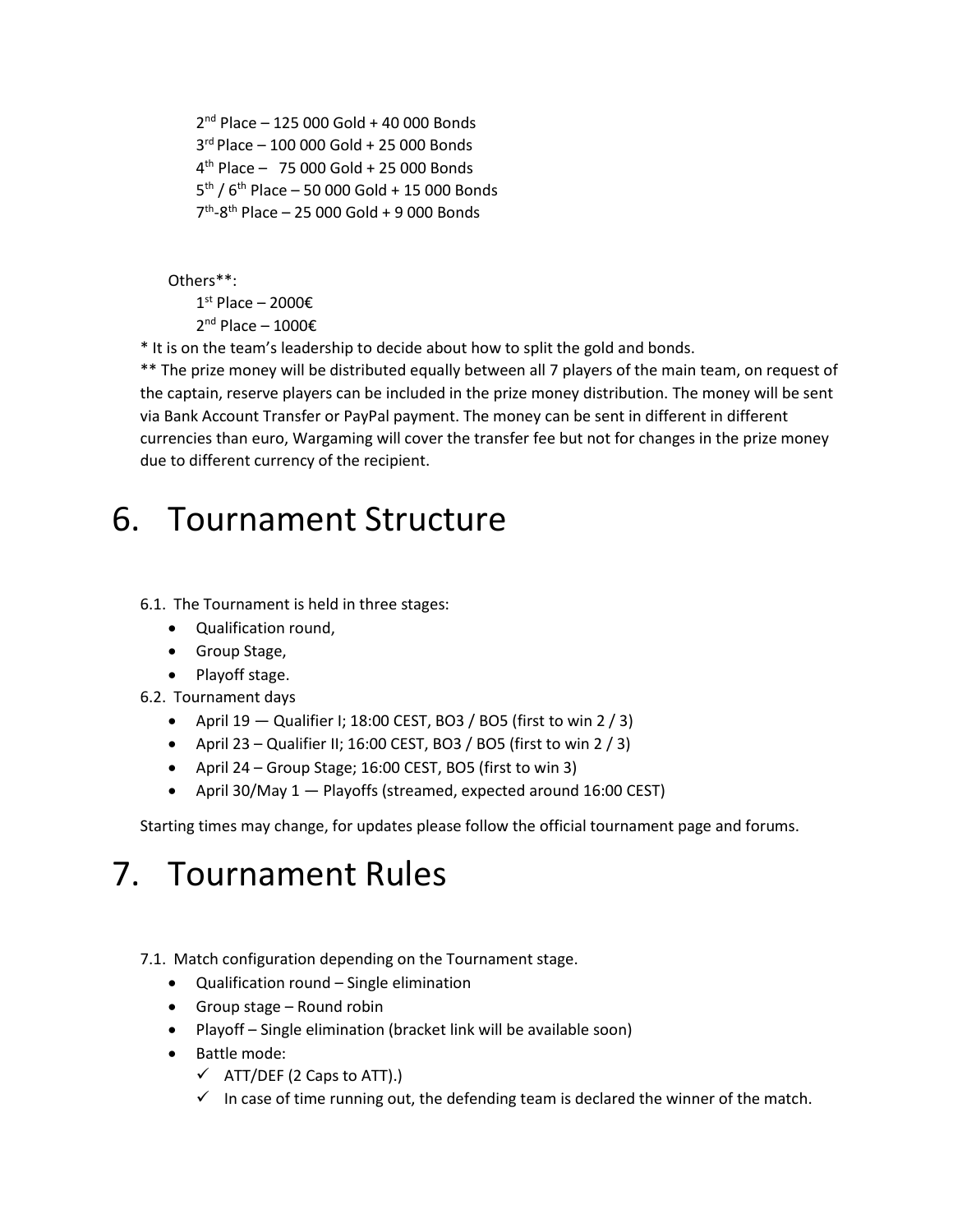- $\checkmark$  Match configuration:
- $\checkmark$  Team composition 7 players.
- $\checkmark$  Battle time 8 minutes.
- $\checkmark$  The team that captures the base or destroys all vehicles of the opposing team wins the battle.
- 7.2. Picks and Bans for the Playoff
	- The coinflip will be used to define who will start the pick and ban phase. Winner of the coin toss will decide does he wants to ban or pick first. Rest will be done by the system below. This will be done by the referee and communicated to the teams.
	- For Best of 9, we will use the following system
		- 1. A picks first map, B picks the starting side
		- 2. B picks second map, A picks the starting side
		- 3. A bans first map,
		- 4. B bans second map,
		- 5. A picks third map, B picks the starting side
		- 6. B picks fourth map, A picks the starting side
		- 7. Tie Breaker bans are B A (including the 3 maps that were not picked now), the remaining map is played
	- For Best of 7, we will use the following system
		- 1. A bans first map,
		- 2. B bans second map,
		- 3. A picks first map, B picks the starting side
		- 4. B picks second map, A picks the starting side
		- 5. A bans third map,
		- 6. B picks third map, A picks the starting side,
		- 7. ABAB Tie-breaker ban with the 2 remaining and the 3 banned maps
	- For Best of 5, we will use the following system
		- 1. A bans first map,
		- 2. B bans second map,
		- 3. A picks first map, B picks the starting side
		- 4. B picks second map, A picks the starting side
		- 5. B bans third map,
		- 6. A bans fourth map,
		- 7. B bans fifth map,
			- 8. Tie-breaker is played on the remaining map
- 7.3. Requirements to roster:
	- Teams may comprise vehicles of different nations. **For the ALL STAGES OF THE TOURNAMENT, the vehicle selection is limited to tech tree and collector vehicles, the EBR 105 is also not available**.
	- Vehicle Tier—X.
	- If a team enters the lobby incomplete, and none of the substitute players can take up the slot on the main team, the team starts the battle with an incomplete roster.
	- Players use their personal game accounts to play in the Tournament.
- 7.4. List of maps for all the stages of the Tournament: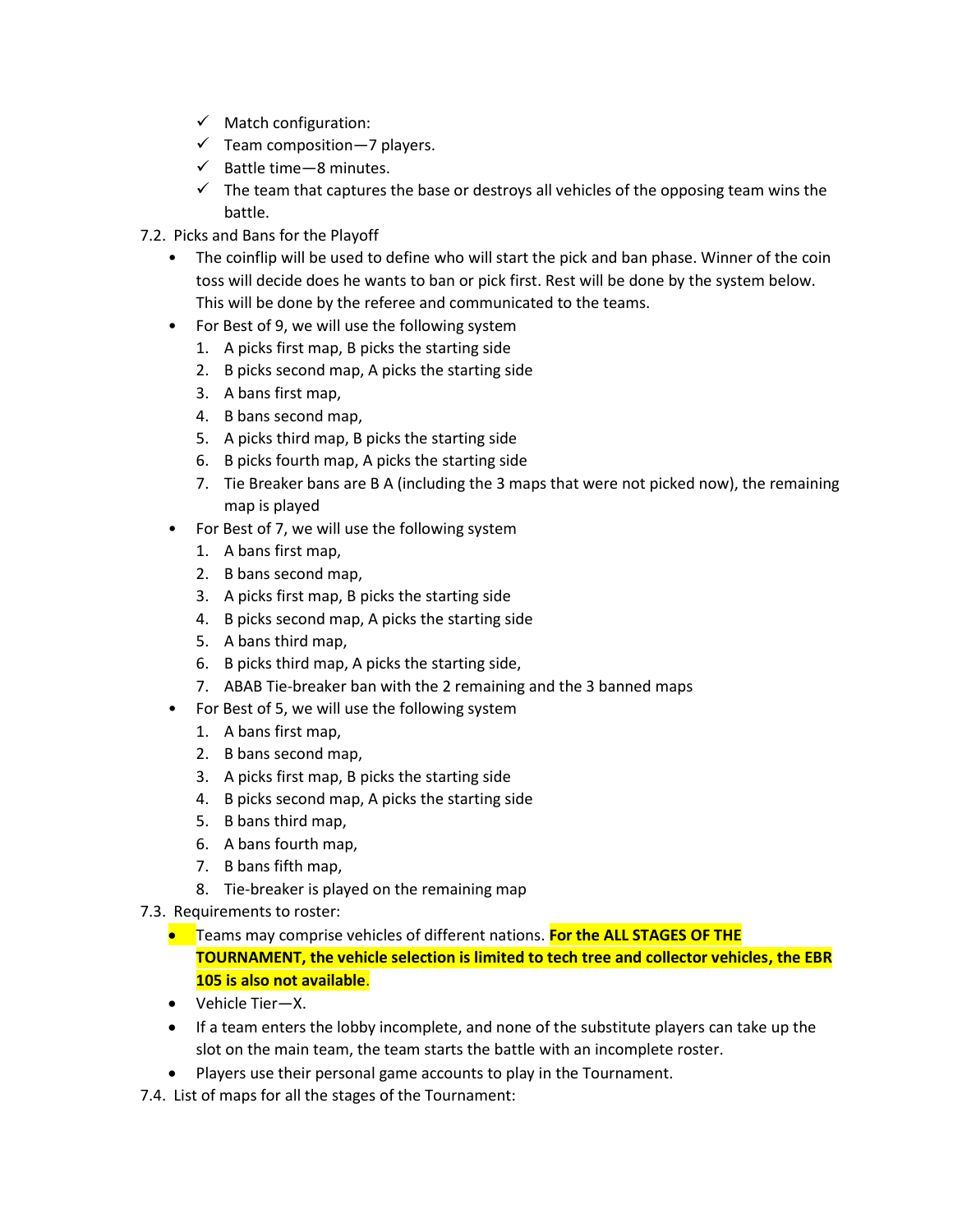- Prokhorovka,
- Himmelsdorf,
- Mines,
- Steppes,
- Murovanka,
- Cliff,
- Ghost Town
- Tundra
- 7.5. All tournament stages will be played on EU2.

The Organizer reserves the right to change the game server after giving an early notification to the players in the Tournament section of the official forums, via discord and directly at the tournament page.

## 8. Qualification Round

- 8.1. There will be two qualification tournaments to qualify for the group stage. Teams that failed to qualify in the first qualifier can participate at the second qualifier.
- 8.2. Qualification round is held under the single elimination principle—a team leaves the Tournament after losing a match.
- 8.3. Depending on the round within the tournament, A match consists of up to 3 / 5 battles. The team that is the first to win 2 / 3 battles is declared the winner of the match.
- 8.4. After every second game within the match the map changes (each team plays once per side before the map changes, e.g., Mines, Mines, Prokhorovka, Prokhorovka, Himmelsdorf), the maps are changing each round.
- 8.5. Starting sides are assigned by the system (randomly).
- 8.6. Playoff bracket is arranged at random. There will be 2 separate playoffs in Qualifier I and II separate playoffs in Qualifier II. The winner of each playoff will qualify for the main tournament.
- 8.7. Organizer reserves the right to broadcast matches. The organizer reserves the right to select the matches to be broadcast.

## 9. Group Stage

- 9.1. A total of 10 teams participates in the tournament's group stage.
	- 3 teams from qualifier 1
	- 3 teams from qualifier 2
	- 2 teams directly invited (pozdro pocwicz, GNXMI)
- 9.2. Seeding The two invited teams start in different groups, the qualified teams will be distributed into the two groups after.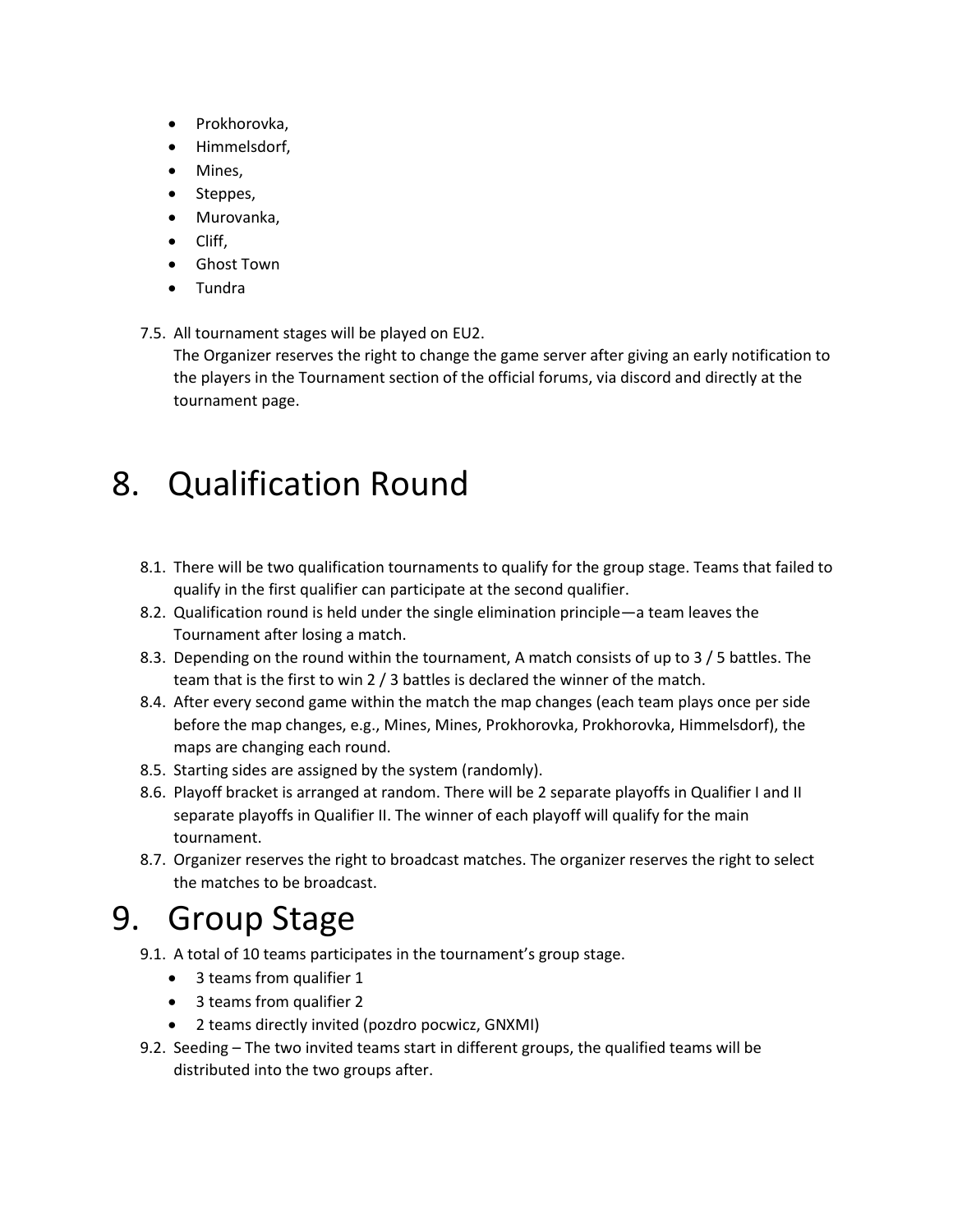- 9.3. Teams are distributed into 2 groups of 4 teams. The group stage is played in 3 rounds; once the first stage ends, points earned in all rounds are summed up.
- 9.4. A match of the group stage consists of up to 5 battles. The team that is the first to win 3 battles is declared the winner of the match.
- 9.5. Starting sides are assigned by the system (randomly).
- 9.6. Number of points earned in each match:
	- for a victory-3 points
	- for a victory via tie-breaker 2 points
	- for a defeat via tie-breaker 1 point
	- for a defeat-0 points
- 9.7. If two or more teams have equal total amounts of points, places in the tournament bracket are determined as follows:
	- following the results of all head-to-head matches between the competing teams
	- based on the highest difference between won and lost battles in head-to-head matches between the competing teams
	- based on the highest number of won battles in head-to-head matches between the competing teams
	- based on the highest difference between won and lost battles in all matches of the first stage; based on the highest number of won battles in all matches of this stage

\* If a team is disqualified during the Tournament, all points earned by that team, as well as points of its opponents earned in any battles with that team, will not be counted towards determination of team positions in the final tournament bracket.

\*\* Organizer reserves the right to arrange a complete restart of the match between the disputing teams.

- 9.8. At the end of the stage, any points earned by a team are summed up. Teams that take 1st to 3rd places in their group proceed to the next stage of the Tournament.
- 9.9. Organizer reserves the right to broadcast matches. The organizer reserves the right to select the matches to be broadcast.

## 10. Playoff

- 10.1. A total of 6 teams participates in the tournament's playoff stage.
	- Seeding  $-1^{st}$  placed teams of the groups will face the 2nd placed teams of the other groups. The third placed teams will start from the lower bracket (Match 3 and Match 4)
	- The losing teams of Match 1 and 2 will be assigned to the matches 3 and 4 of the lower bracket (L1 -> Match 3, L2 -> Match 4).
	- The playoff stage is conducted following the playoff format.
	- Day 1: Match  $1 4$  (Bo7)
	- Day 2: Match 5 8 (Bo7, Bo9 for the Final Match)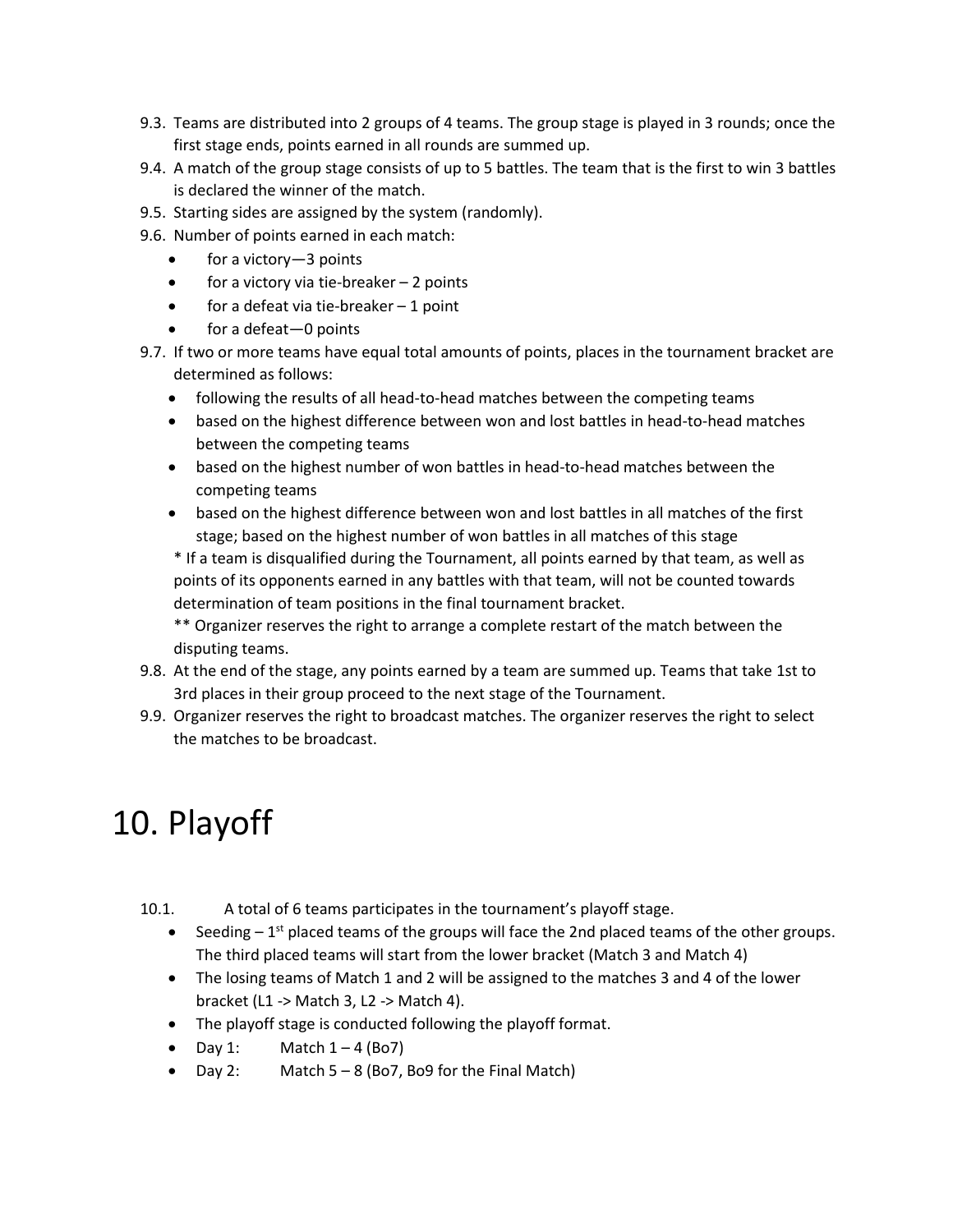- Organizer reserves the right to arrange the broadcasting of matches of the Tournament. Selection of the broadcast of a specific match is determined by the Organizer. These matches are conducted in a format equivalent to the format, in which broadcast matches of the playoff stage are conducted. The Organizer also reserves the right to arrange both strictly scheduled and "one-by-one" broadcasts after notifying the teams in advance.
- 10.2. Format of the matches of the playoff stage:
	- All playoff matches are held via training room battles.
	- Matches are held on the ATT/DEF map settings.
	- Draw in a battle is treated as win for the defending team.

10.3 Organizer reserves the right to broadcast matches. The organizer reserves the right to select the matches to be broadcast.

#### 11. Tiebreaker

11.1. If both teams have the same amount of victories at match end, the winner of the match is determined in a tiebreaker.

11.2. The tie-breaker system is only used to determine the winner in case of an even number of victories within a playoff match.

11.3. The home-team of a tie-breaker—the team that won the fastest battle.

11.4. If neither of the teams achieved the fasted victory in the match, the team with a higher total cumulative damage in all battles, only for the attackers' side, during the match will be the home team.

11.5. In case the teams are even in total cumulative damage for the attackers' side in the match, the home team is determined at random.

11.6. The home team selects the respawn on the tie-breaker map.

11.7. The tie-breaker battle is conducted in accordance with playoff rules (one team attacks and the other team defends on a standard map according to the rules of Landings on the Global Map). Victory is also awarded according to the standard rules for this battle type.

11.8. The winner of the battle conducted under the tie-breaker rules is concluded the winner of the match.

## 12. Game Restarts

- 12.1. If any technical issues arise on the Game server side and neither of the teams has a clear advantage, the battle may be restarted. The decision on the restart is made by the match referee. The match referee reserves the right to award victory in a specific battle to one of the teams based on recorded replay of the battle.
- 12.2. If a technical failure occurs during a battle, the battle is replayed without changing results of previous battles during the match.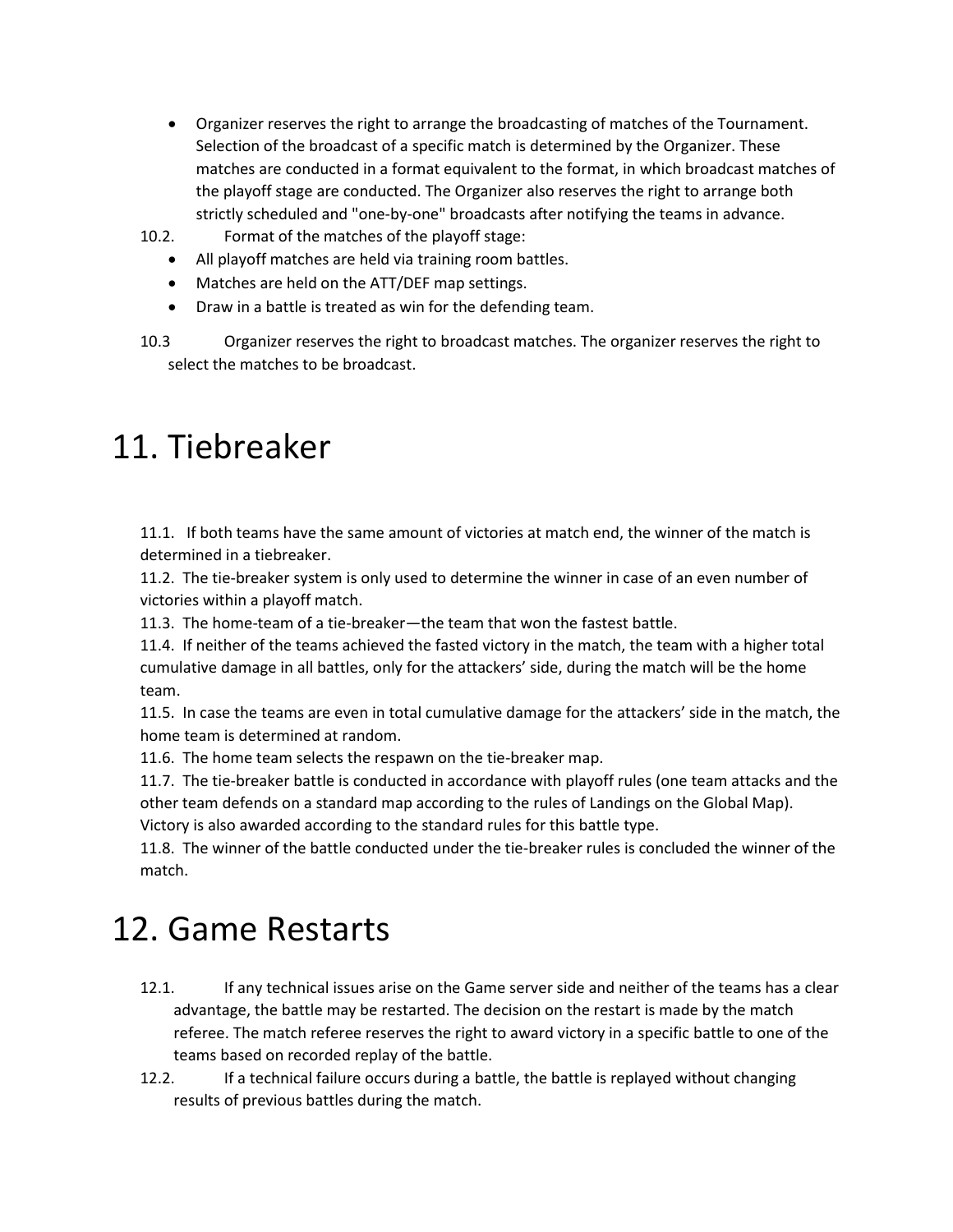- 12.3. Advantage is understood as including but not limited to the factors below:
	- spotted enemy vehicles,
	- damage dealt,
	- base capture points.

12.4 Players can only request a game restart during the 30s countdown before the match by writing in the chat and clearly expressing a need for a restart and the reason for the restart (e.g. technical issues so multiple players can't join the battle). This request must be approved and confirmed by the match referee, otherwise the game is played without a restart. The match referee reserves the right to count the match a technical defeat, if teams try to use an unjustified restart for their advantage.

### 13. The procedure for conducting broadcast

- 13.1. Date and time of the match are stated in the schedule on the Tournament webpage. If no exact time is posted, teams will be notified about the schedule and approximate times of their games.
- 13.2. The match is organized and umpired by the match referee appointed by the Tournament Organizer.
- 13.3. Players receive invitations to the Training Room not later than 30 minutes before the match start. All participants of the match must enter the Training Room of the match no later than 20 minutes before the match start. Captain is responsible for inviting and making sure all players are there on time. Captain is the only person responsible for the communication with the Organizer.
- 13.4. If a player/players of a team does not enter the Training Room for the match or enters it later than 20 minutes before the match start, the Organizer is entitled to give the team a technical loss in the battle.
- 13.5. At match start, the Organizer is entitled to fine (the prize in-game gold) the whole team for a delay of the match and the broadcast due to a fault of a player/players. The fine is 5,000 in-game gold deducted from the prize earned by the team in the Tournament. Depending on severity of rule breaking, the fine can lead even up to disqualification.
- 13.6. The match referee makes decisions following the provisions of these Rules and communicates them to the teams. In cases not covered by these Rules, the referee has the right to judge the situation at their own discretion.
- 13.7. Training Room is created by the referee of the match.
- 13.8. An interval between battles in a match must not exceed 120 seconds. An interval between the last map and the tie-breaker should not exceed 120 seconds, The duration of the interval between the battles may be increased by the referee of the match.
- 13.9. If one or several players of one of the teams do not confirm their readiness to play within the indicated interval duration, the Organizer is entitled to give a technical loss to their team for that specific battle.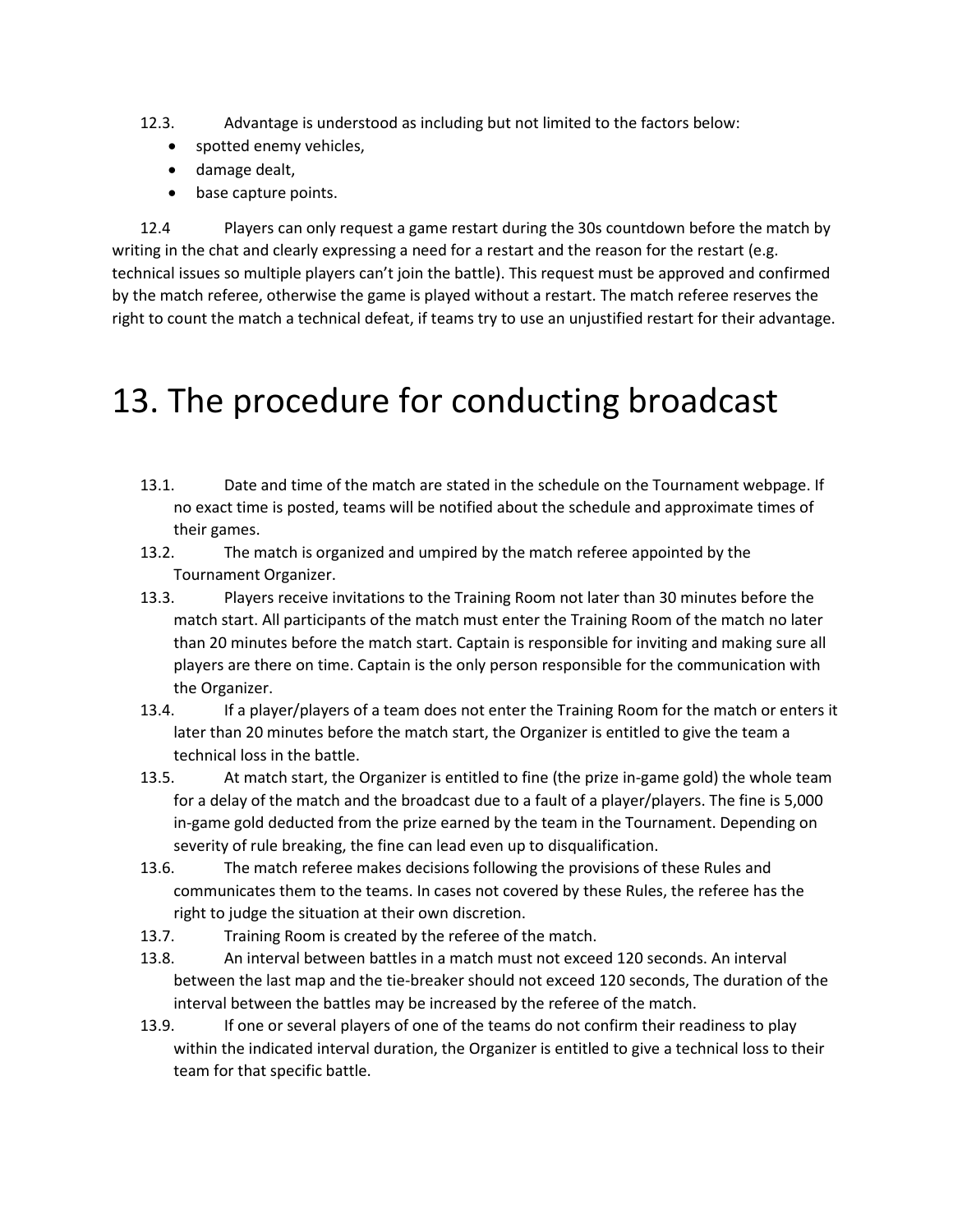- 13.10. Referee will signal the countdown of last 30s of the match where he will mention last 30s, then 10s and so on until the start.
- 13.11. Teams will not send their tank line ups, instead they will ready up all their tanks before the counter reaches zero.
- 13.12. In case of disconnects, captain must notify referee immediately after which referee will give some additional time to the team in order to replace the player who has connection issues. The player who lost the connection will not be waited for.
- 13.13. The referee records the result of the match and communicates it to the teams.
- 13.14. Any player of a team can participate in battles in any vehicles allowed by these Rules and indicated in the vehicle lineup presented for the match. A substitute player may replace a main player in any battle and in any vehicle indicated in the vehicle lineup presented for the match.
- 13.15. A countdown of 30 seconds will be announced in the training room chat; during this time, the teams must pick their vehicles.
- 13.16. After 30 seconds, the battle starts.
- 13.17. If a player/players does not confirm readiness of their vehicle, the team starts the battle without such player/players.

#### 14. Battle Records

- 14.1. All participants of broadcast matches **must record all battles** of the Tournament via the default game recording functionality embedded into the game.
- 14.2. Before the battle start, all players should check that they have the battle recording option enabled as of the match start.
- 14.3. The Organizer reserves the right to request battle recordings to create media materials dedicated to the Tournament.
- 14.4. The Tournament Organizer has the right to use and make the battle recordings publicly available without any additional approval with Team Captains as well as to transfer such rights to third parties related to Organization of the Tournament.
- **14.5. Starting from the Semi-Finals of the Qualifier, every team is required to submit at least 1 functional and complete (entire battle) replay of every battle played to the tournament administration, not doing so leads to exclusion from the event. For the Play-Off stage of the event, every player must provide their replays of every battle.**
- 14.6. Organizer reserves the right to broadcast matches of the second stage. The Organizer reserves the right to select the matches to be broadcast.

### 15. Match Broadcasts

15.1. All rights to audio and video recordings of the matches of the Tournament (hereinafter, the Videos) are owned by the Tournament Organizer. Tournament Organizer can transfer the rights to broadcast all or some Videos to third parties, including the teams. The format of Video usage by third parties should be approved by the Tournament Organizer before the match recorded in the respective Video.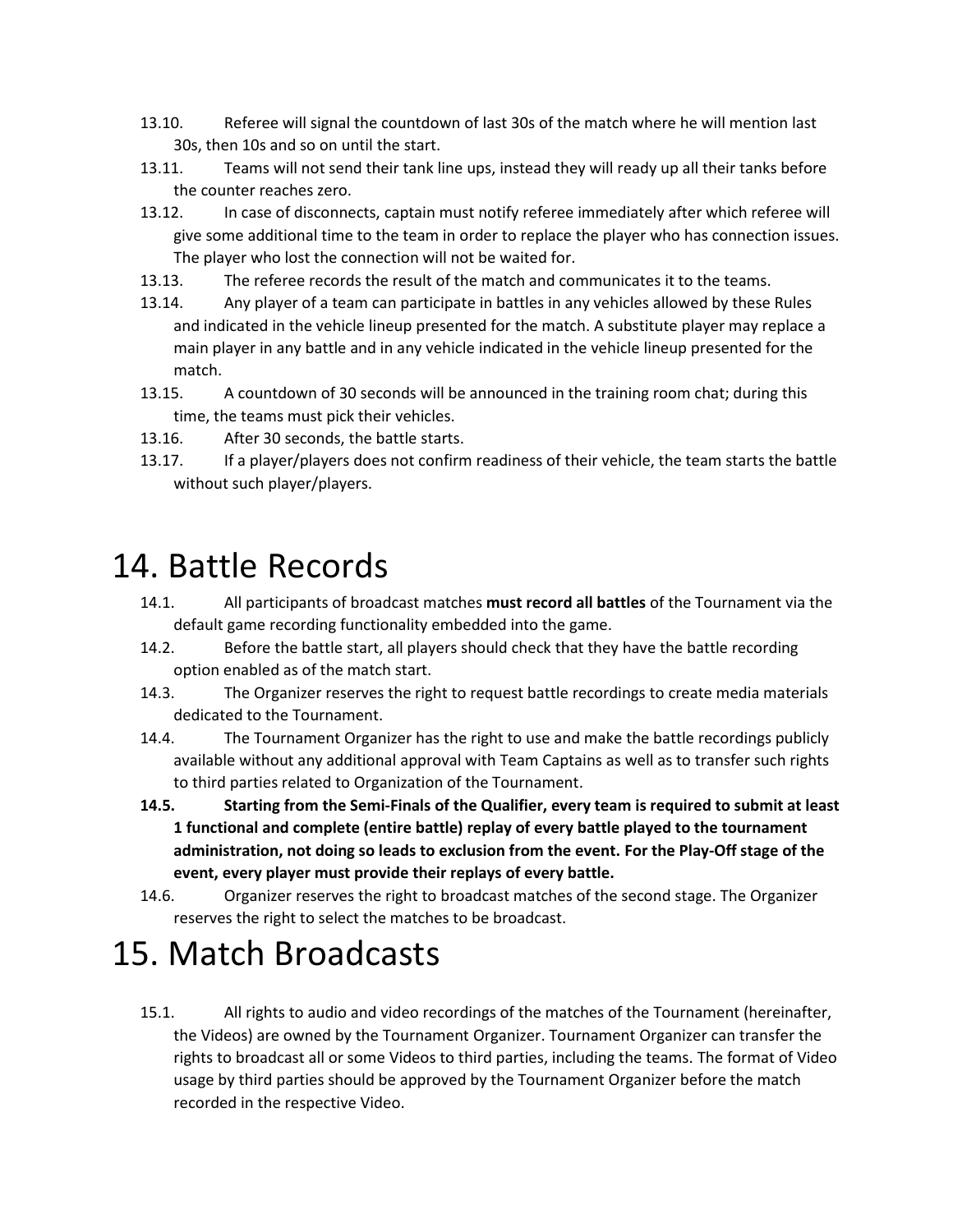- 15.2. The teams, matches of which will be recorded in the Video made publicly available, must be ready and at their stations not later than 30 minutes before the official start of the match. If a team is not ready by the indicated time, it may be viewed as an intended delay, for which the team may be held responsible according to these Rules.
- 15.3. To prevent any opportunities for unfair play, the matches are broadcast to the public with a 10-minute delay from the real time of the matches; the above relates to live-mode broadcasts as well.
- 15.4. During any stage of the Tournament, the Organizer provides for the option of broadcasting. The Organizer reserves the right to add observers to the matches that will be broadcast.
- 15.5. Streamers may be invited to the Training Room together with the players. The broadcast will have a delay of 10 minutes. Accounts of observers may be added to the team. The automatic tournament system may have a special slot for a streamer. The use of this slot by any person other than the streamer will be considered a severe violation of these Rules, and the violating team will be disqualified.
- 15.6. Any participant who plans on streaming the tournament, is obliged to communicate their stream link to the Organizer and to add 10m delay on their stream.
- 15.7. Tournament Organizer reserves the right to add representatives of the referee committee to record voice chat of the teams. Subsequently, recorded voice chat materials may be used to prepare video materials.
- 15.8. All players must have the Spectator World of Tanks modification of the game client (also known as Spectator Mod) installed in the mods folder of the game client for the whole duration of playoff matches. Responsibility for continuous operation of Spectator Mod is borne by all players; if needed, they may remove any other modifications of the World of Tanks game client that may hinder normal operation of Spectator Mod. The Spectator Mod version to be used in the Tournament will be sent by the Tournament Organizer to Representatives or Captains of the teams via e-mail or discord.

Failing to install this mod by one or more players may result in rewards punishment per player or for the whole team depending on the severity of the rule breaking. **The team captain is responsible to organize the mandatory mod test for his/her team.**

## 16. Player Behavior

Players of the teams that participate in the Tournament must keep to the accepted standards of conduct. Violation of the conduct rules indicated below results in disqualification of the team.

16.1. Insults

All insults occurring in connection with the players, teams, Tournament Organizer and its employees, Wargaming Group Limited and its employees, or its partner companies are prohibited.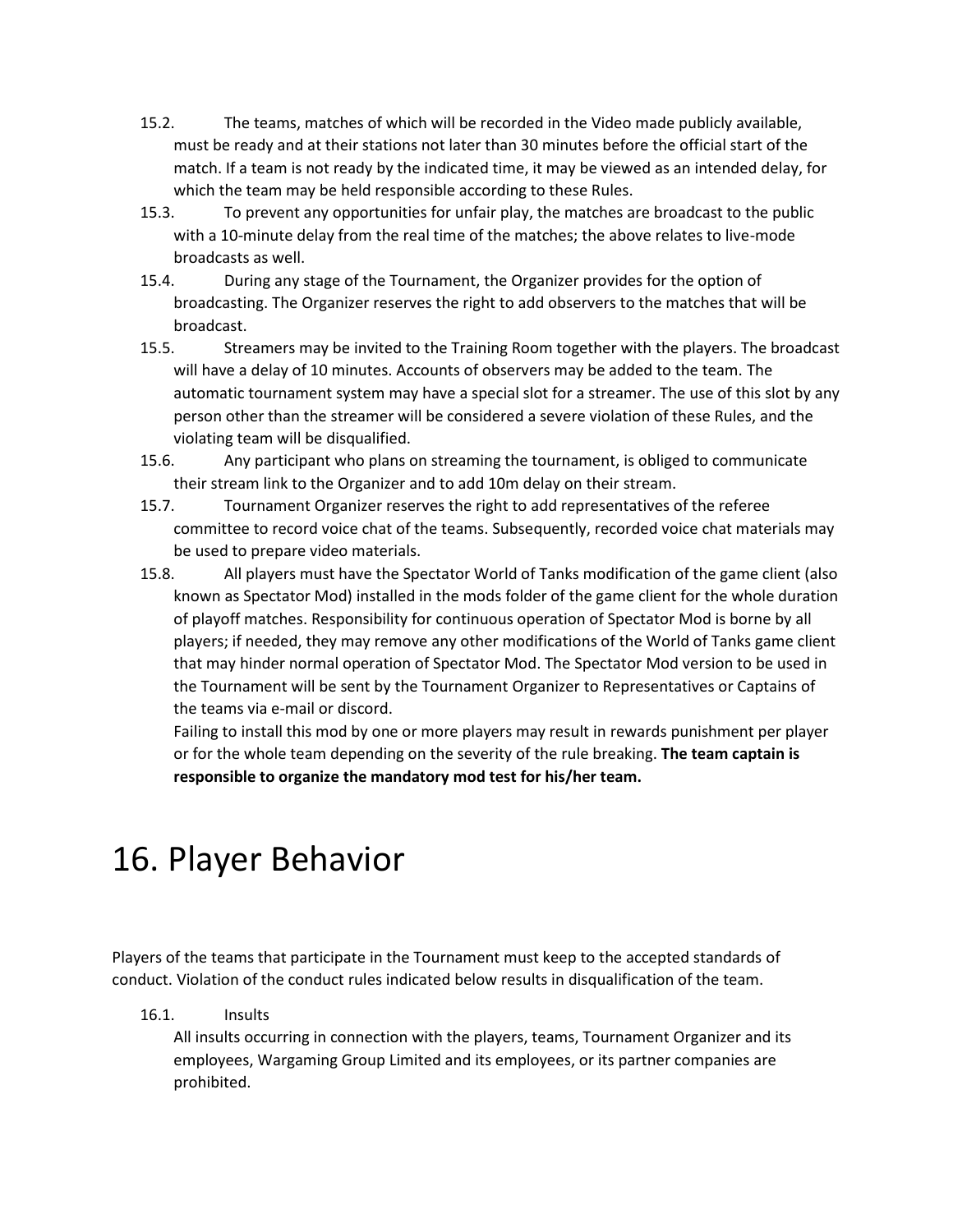#### 16.2. Explicit Language

The use of explicit language in any form during broadcasts of all matched held by the Tournament Organizer and featuring the teams is prohibited.

#### 16.3. Spam

Excessive posting of meaningless or aggressive messages is prohibited.

16.4. Unsportsmanlike Conduct

Players must follow the principles of fair play and sportsmanlike spirit of the competition. Any actions of a player that violate this principle are considered unsportsmanlike conduct.

16.5. Violations of Game Rules

Violations of the Game Rules are prohibited.

16.6. Deception

Any attempt to provide knowingly false information to the Tournament Organizer or other players is prohibited.

16.7. Unfair Play

Any techniques associated with unfair play are prohibited.

16.8. Use of a Non-Owned Account

Participation in matches with the use of an account belonging to another player is prohibited.

16.9. Modifications of the Game Client

Modifications of the game Client are only allowed if approved by the Tournament Organizer. Use of forbidden modifications of the game Client is prohibited.

16.10. Complicity

Any agreements between the players and/or teams for the purpose of obtaining an in-game advantage are prohibited. Complicity pertains, but is not limited, to acts such as:

- an agreement or any form of negotiations regarding the result or score of a match;
- intentional passive play to achieve a desired match result or intended sabotage of team actions to achieve a desired match result.
- 16.11. Game Flaws

Intended use of any errors (bugs) or glitches in the Game operation to obtain an in-game advantage is prohibited.

16.12. Acceptable Behavior

Players should demonstrate a high level of professionalism when communicating with players from other teams, viewers, staff, and Tournament Organizer.

Tournament Organizer reserves the right to disqualify players who demonstrate inappropriate behavior or excessive aggression.

16.13. Disqualification and Period of Limitations

Violations indicated above are evaluated by the Tournament Organizer. The Tournament Organizer has the right to disqualify any player or team for a violation of these Rules of the Tournament.

Disqualification or any other punishments may be applied at any moment, even if a violation of the Rules was revealed much later than it occurred.

## 17. Protests and Appeals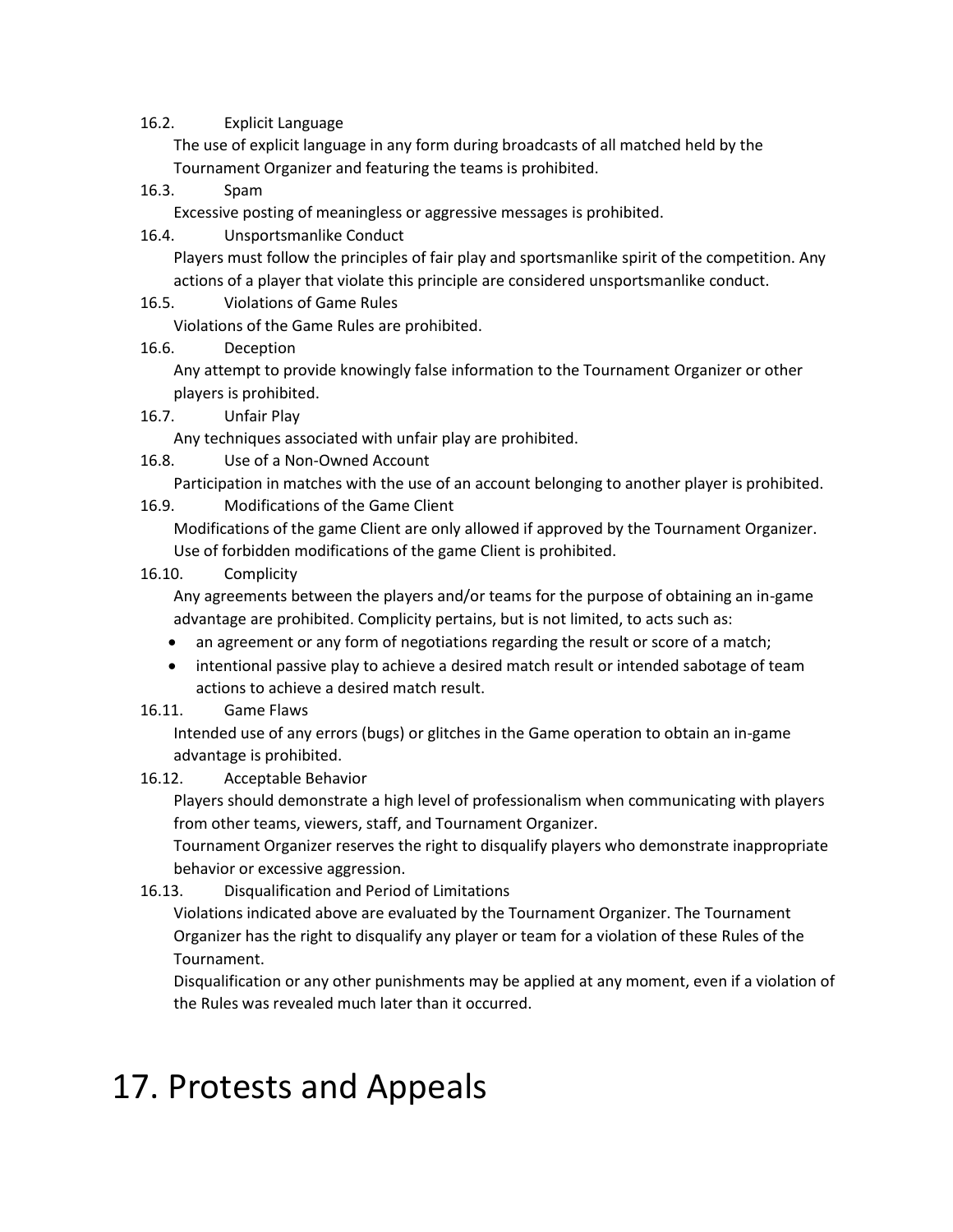- 17.1. Protests or appeals regarding any situation or violation of these Rules not directly related to the Game Rules must be submitted to the Tournament Organizer by posting a complaint in a dedicated topic on the official forum or approaching the Organizer via Discord (thePhilX#6172) – this can be done exclusively by the team captain. All protests communicated to the Tournament Organizer via other channels or submitted by third parties will not be processed.
- 17.2. Protest regarding the same issue can only be submitted once to the Tournament Organizer except for the cases of newly discovered evidence. A continuous submission of protests (two or more times) regarding the same issue may be considered an attempt to obtain an advantage and influence the decision of the Tournament Organizer on the matter of argument, which violates the principles of fair play stated in these Rules.
- 17.3. Decision made by the Tournament Organizer is final and not subject to revision. Repeated protests and appeals will not be processed.

# 18. Information Submitted Within the Tournament

- 18.1. Any personal information that you will present to the Organizer as part of participation in the Tournament (Personal Information) will be used for purposes of your participation in the Tournament, including acquisition of the prize, if you win the Tournament, and abidance to these Rules. You also consent that your Personal Information may be disclosed to third parties, if this is required to transfer the prize (prizes), and when such disclosure if required in accordance with applicable legislation. You acknowledge that you will not provide the Organizer with your Personal Information or Personal Information of third parties (including their full name, copies of documents that prove their identity and identification number) without a special request by the Organizer. Any Personal Information provided by you at your own discretion will be deleted by the Organizer automatically.
- 18.2. Tournament Organizer has the right to disqualify any player who presents false or incomplete information.

# 19. Limitation of Liability of Tournament Organizer